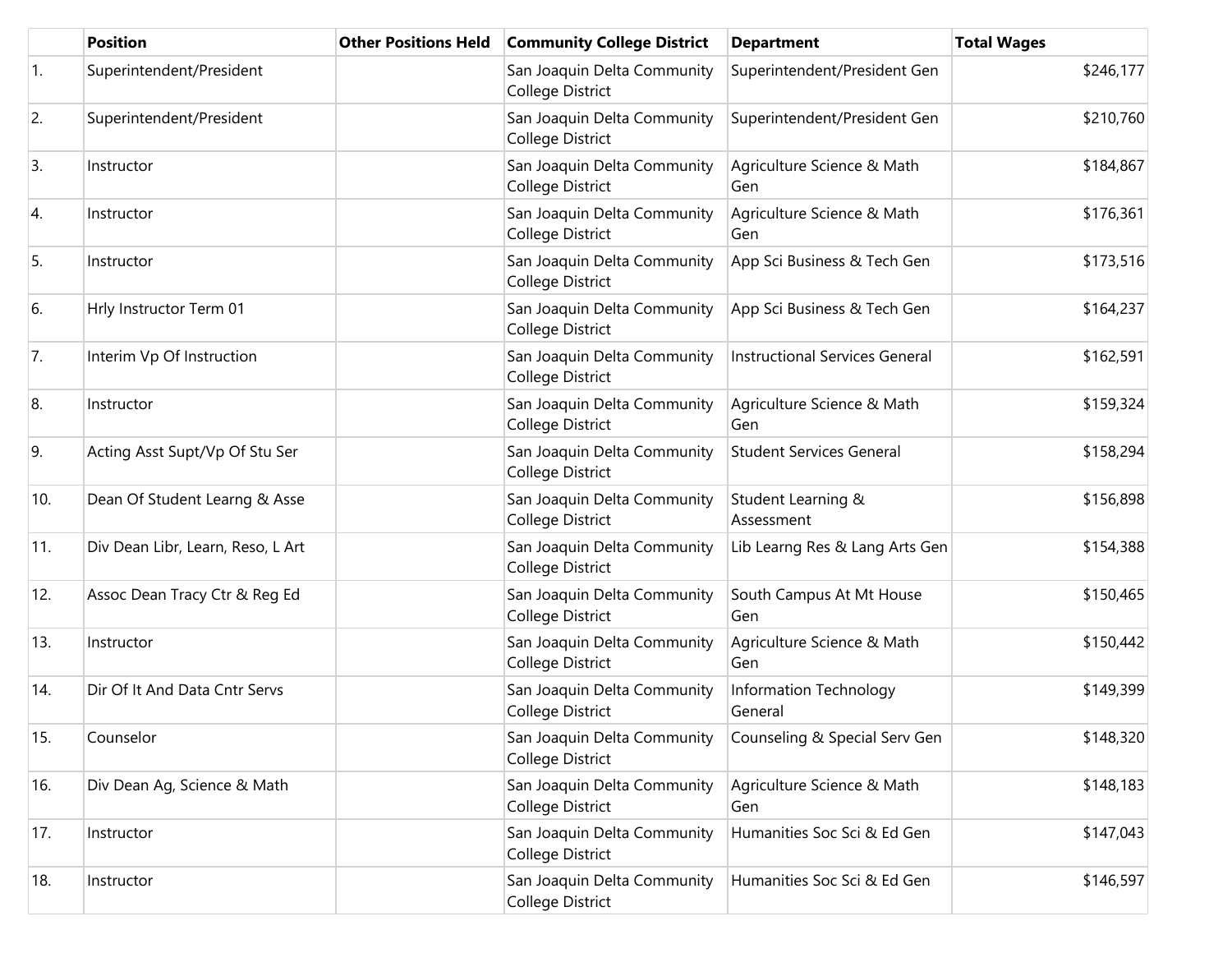| 19. | Instructor                     | San Joaquin Delta Community<br>College District | Agriculture Science & Math<br>Gen | \$144,824 |
|-----|--------------------------------|-------------------------------------------------|-----------------------------------|-----------|
| 20. | Instructor                     | San Joaquin Delta Community<br>College District | Lib Learng Res & Lang Arts Gen    | \$144,341 |
| 21. | Instructor                     | San Joaquin Delta Community<br>College District | Agriculture Science & Math<br>Gen | \$143,676 |
| 22. | Instructor                     | San Joaquin Delta Community<br>College District | Humanities Soc Sci & Ed Gen       | \$143,466 |
| 23. | Instructor-No Medicare         | San Joaquin Delta Community<br>College District | App Sci Business & Tech Gen       | \$143,453 |
| 24. | Dean Counseling & Spec Service | San Joaquin Delta Community<br>College District | Counseling & Special Serv Gen     | \$143,384 |
| 25. | Instructor                     | San Joaquin Delta Community<br>College District | App Sci Business & Tech Gen       | \$142,439 |
| 26. | Instructor                     | San Joaquin Delta Community<br>College District | Agriculture Science & Math<br>Gen | \$142,063 |
| 27. | Instructor                     | San Joaquin Delta Community<br>College District | Agriculture Science & Math<br>Gen | \$141,883 |
| 28. | Counselor                      | San Joaquin Delta Community<br>College District | <b>Student Support Services</b>   | \$141,438 |
| 29. | Hrly Instructor Term 01        | San Joaquin Delta Community<br>College District | Humanities Soc Sci & Ed Gen       | \$141,162 |
| 30. | Instructor                     | San Joaquin Delta Community<br>College District | <b>Health Sciences General</b>    | \$140,987 |
| 31. | Instructor                     | San Joaquin Delta Community<br>College District | Lib Learng Res & Lang Arts Gen    | \$140,039 |
| 32. | Instructor                     | San Joaquin Delta Community<br>College District | Arts & Communication General      | \$139,529 |
| 33. | Counselor                      | San Joaquin Delta Community<br>College District | Counseling & Special Serv Gen     | \$138,747 |
| 34. | Instructor                     | San Joaquin Delta Community<br>College District | Agriculture Science & Math<br>Gen | \$137,470 |
| 35. | Controller                     | San Joaquin Delta Community<br>College District | <b>Fiscal Services</b>            | \$136,304 |
| 36. | Instructor                     | San Joaquin Delta Community<br>College District | Agriculture Science & Math<br>Gen | \$136,141 |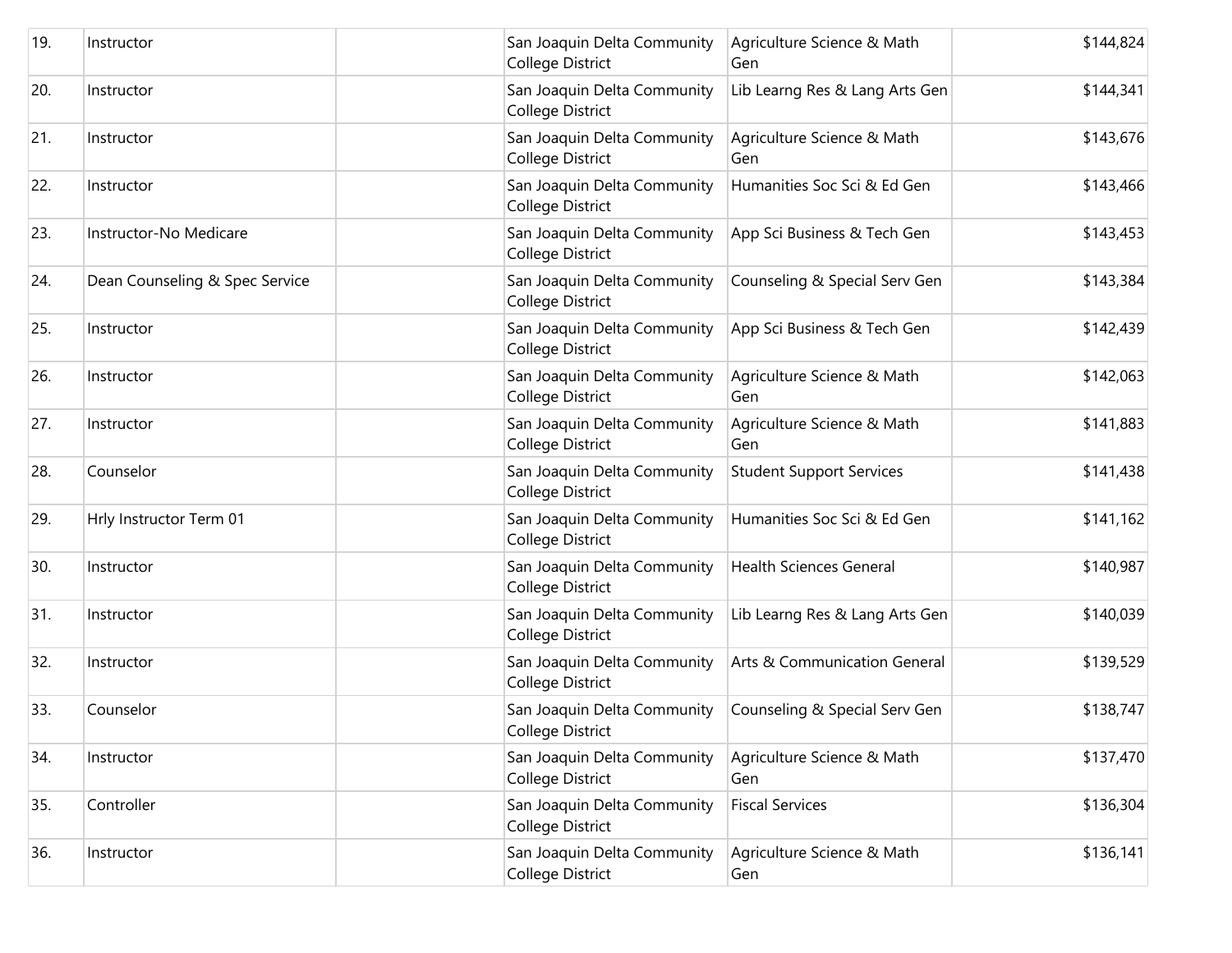| 37. | Instructor             | San Joaquin Delta Community<br>College District<br>Gen | Agriculture Science & Math<br>\$135,805              |
|-----|------------------------|--------------------------------------------------------|------------------------------------------------------|
| 38. | Librarian              | San Joaquin Delta Community<br><b>College District</b> | Lib Learng Res & Lang Arts Gen<br>\$134,438          |
| 39. | Instructor             | San Joaquin Delta Community<br>College District<br>Gen | Agriculture Science & Math<br>\$134,419              |
| 40. | Instructor             | San Joaquin Delta Community<br><b>College District</b> | \$133,501<br>App Sci Business & Tech Gen             |
| 41. | Instructor             | San Joaquin Delta Community<br>College District<br>Gen | Agriculture Science & Math<br>\$133,471              |
| 42. | Dir Of Human Resources | San Joaquin Delta Community<br>College District<br>Gen | Human Resources & Empl Rel<br>\$133,028              |
| 43. | Instructor             | San Joaquin Delta Community<br>College District        | Lib Learng Res & Lang Arts Gen<br>\$130,962          |
| 44. | Instructor-No Medicare | San Joaquin Delta Community<br>College District        | Lib Learng Res & Lang Arts Gen<br>\$129,786          |
| 45. | Instructor             | San Joaquin Delta Community<br>College District        | Humanities Soc Sci & Ed Gen<br>\$129,118             |
| 46. | Instructor             | San Joaquin Delta Community<br>College District<br>Gen | Agriculture Science & Math<br>\$129,086              |
| 47. | Instructor             | San Joaquin Delta Community<br>College District<br>Gen | \$128,676<br>Agriculture Science & Math              |
| 48. | Instructor             | San Joaquin Delta Community<br>College District        | App Sci Business & Tech Gen<br>\$128,529             |
| 49. | Instructor             | San Joaquin Delta Community<br>College District        | Humanities Soc Sci & Ed Gen<br>\$128,520             |
| 50. | Instructor             | San Joaquin Delta Community<br>College District<br>Gen | Agriculture Science & Math<br>\$128,356              |
| 51. | Instructor             | San Joaquin Delta Community<br>College District        | \$127,301<br><b>Arts &amp; Communication General</b> |
| 52. | Instructor             | San Joaquin Delta Community<br>College District<br>Gen | \$126,824<br>Agriculture Science & Math              |
| 53. | Instructor             | San Joaquin Delta Community<br>College District        | Lib Learng Res & Lang Arts Gen<br>\$126,441          |
| 54. | Div Dean Arts & Comm   | San Joaquin Delta Community<br>College District        | Arts & Communication General<br>\$126,336            |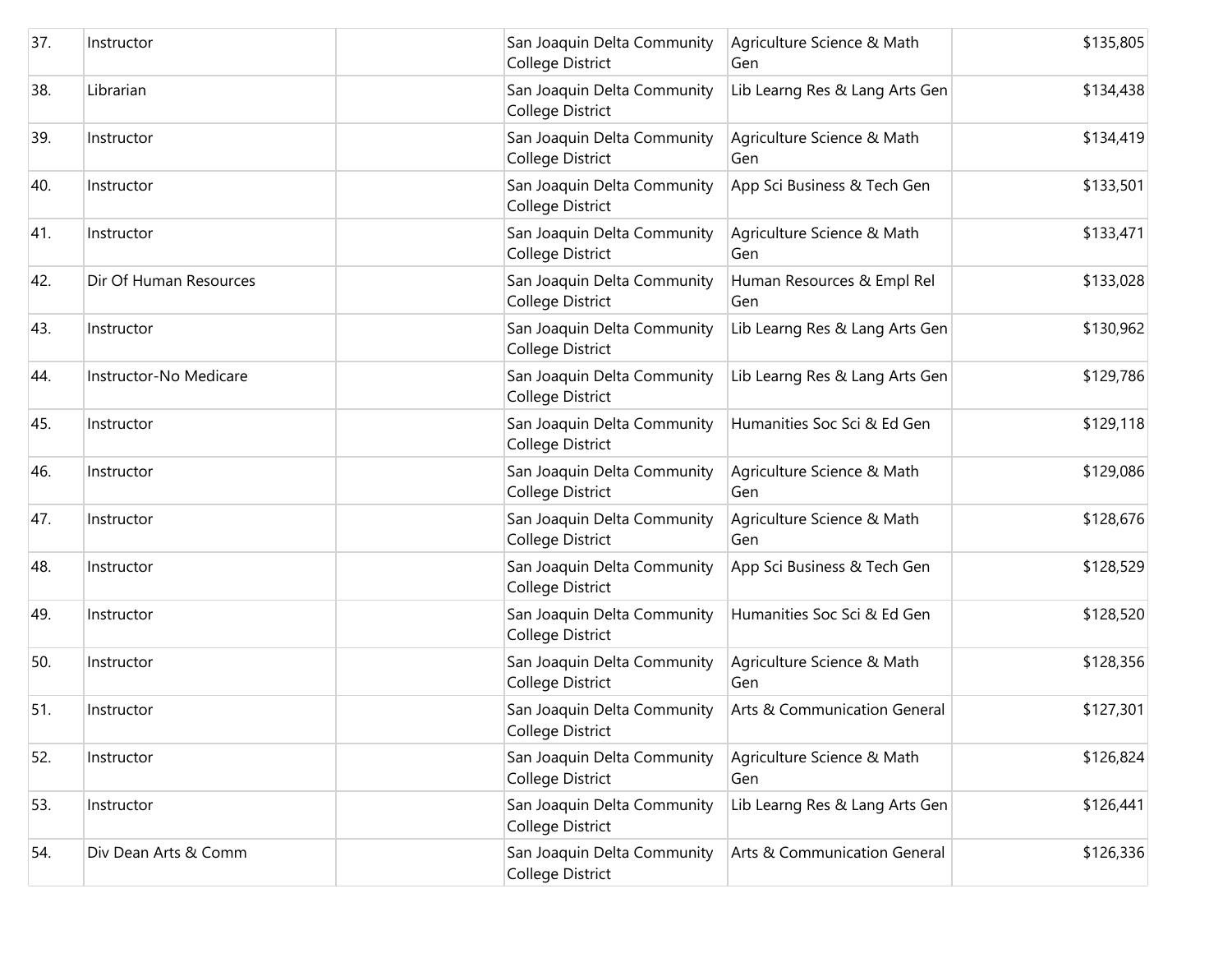| 55. | Instructor                  | San Joaquin Delta Community<br>College District        | Humanities Soc Sci & Ed Gen             | \$125,852 |
|-----|-----------------------------|--------------------------------------------------------|-----------------------------------------|-----------|
| 56. | Instructor                  | San Joaquin Delta Community<br><b>College District</b> | Agriculture Science & Math<br>Gen       | \$125,671 |
| 57. | Instructor                  | San Joaquin Delta Community<br>College District        | App Sci Business & Tech Gen             | \$125,239 |
| 58. | Instructor                  | San Joaquin Delta Community<br>College District        | Lib Learng Res & Lang Arts Gen          | \$123,844 |
| 59. | Instructor                  | San Joaquin Delta Community<br>College District        | <b>Arts &amp; Communication General</b> | \$123,224 |
| 60. | Instructor                  | San Joaquin Delta Community<br>College District        | App Sci Business & Tech Gen             | \$122,728 |
| 61. | Instructor                  | San Joaquin Delta Community<br>College District        | Lib Learng Res & Lang Arts Gen          | \$122,713 |
| 62. | Dir Of Admin & Records      | San Joaquin Delta Community<br>College District        | Admissions & Records General            | \$122,392 |
| 63. | Counselor                   | San Joaquin Delta Community<br>College District        | <b>Student Support Services</b>         | \$122,354 |
| 64. | Instructor                  | San Joaquin Delta Community<br>College District        | Arts & Communication General            | \$122,254 |
| 65. | Instructor                  | San Joaquin Delta Community<br>College District        | Humanities Soc Sci & Ed Gen             | \$121,988 |
| 66. | Instructor                  | San Joaquin Delta Community<br>College District        | Agriculture Science & Math<br>Gen       | \$121,681 |
| 67. | Dir Of Financial Aid        | San Joaquin Delta Community<br>College District        | <b>Financial Aid General</b>            | \$121,293 |
| 68. | Div Dean App Sci Bus & Tech | San Joaquin Delta Community<br>College District        | App Sci Business & Tech Gen             | \$121,290 |
| 69. | Dir Of Academic Lab Support | San Joaquin Delta Community<br>College District        | Academic Lab Support                    | \$121,227 |
| 70. | Dir Of Purchasing           | San Joaquin Delta Community<br>College District        | <b>Purchasing General</b>               | \$121,227 |
| 71. | Instructor                  | San Joaquin Delta Community<br>College District        | Agriculture Science & Math<br>Gen       | \$121,147 |
| 72. | Instructor                  | San Joaquin Delta Community<br>College District        | Humanities Soc Sci & Ed Gen             | \$121,143 |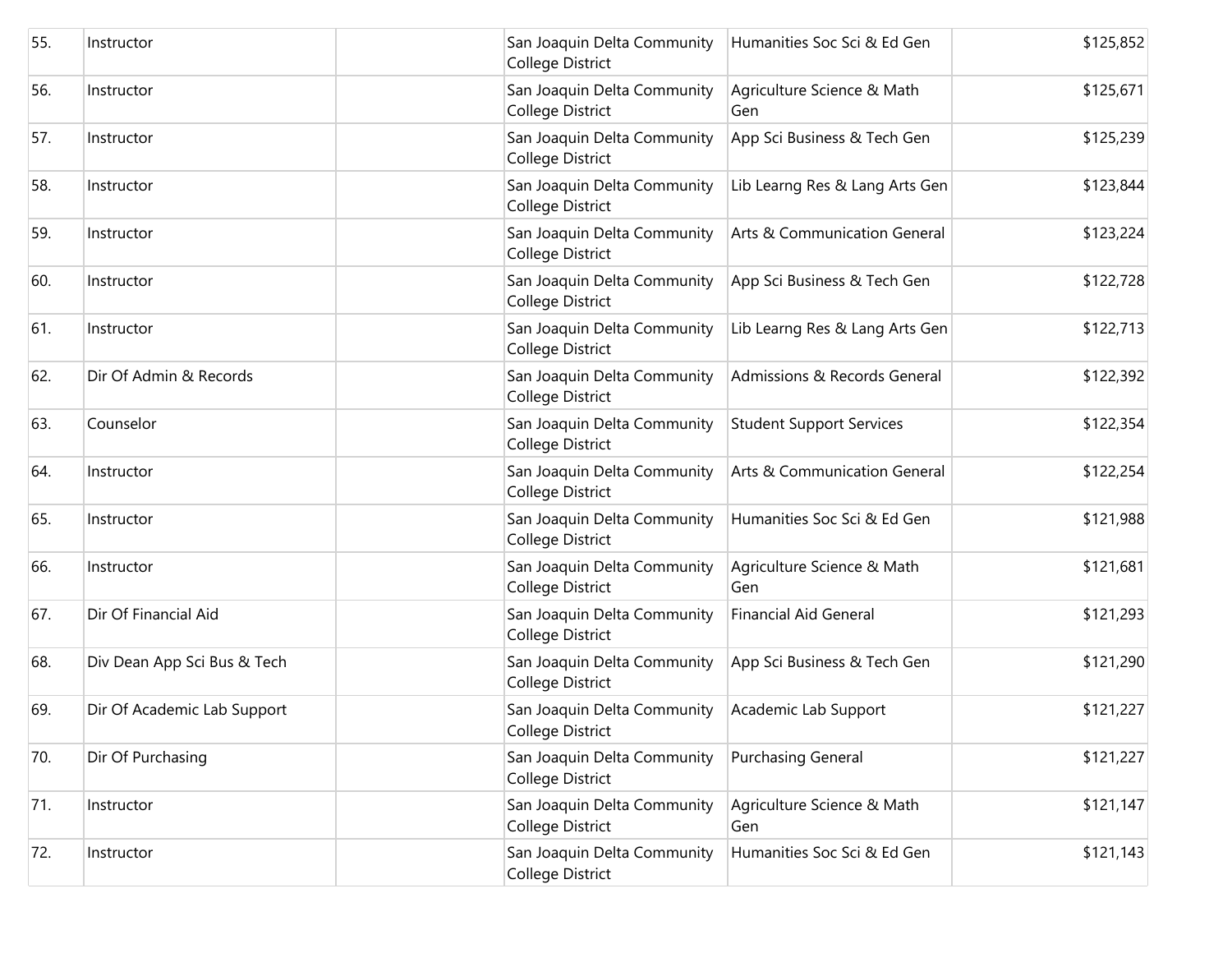| 73. | Instructor                     | San Joaquin Delta Community<br>College District        | Humanities Soc Sci & Ed Gen       | \$121,116 |
|-----|--------------------------------|--------------------------------------------------------|-----------------------------------|-----------|
| 74. | Instructor                     | San Joaquin Delta Community<br><b>College District</b> | Agriculture Science & Math<br>Gen | \$121,098 |
| 75. | Instructor                     | San Joaquin Delta Community<br>College District        | Agriculture Science & Math<br>Gen | \$121,067 |
| 76. | Div Dean Humanities Soc Sci Ed | San Joaquin Delta Community<br>College District        | Humanities Soc Sci & Ed Gen       | \$121,006 |
| 77. | Instructor                     | San Joaquin Delta Community<br>College District        | Lib Learng Res & Lang Arts Gen    | \$120,875 |
| 78. | Instructor                     | San Joaquin Delta Community<br>College District        | App Sci Business & Tech Gen       | \$120,656 |
| 79. | Instructor                     | San Joaquin Delta Community<br>College District        | Humanities Soc Sci & Ed Gen       | \$120,502 |
| 80. | Instructor                     | San Joaquin Delta Community<br>College District        | Agriculture Science & Math<br>Gen | \$119,879 |
| 81. | Instructor                     | San Joaquin Delta Community<br>College District        | Lib Learng Res & Lang Arts Gen    | \$119,862 |
| 82. | Instructor                     | San Joaquin Delta Community<br>College District        | Lib Learng Res & Lang Arts Gen    | \$119,738 |
| 83. | Instructor                     | San Joaquin Delta Community<br><b>College District</b> | Lib Learng Res & Lang Arts Gen    | \$119,614 |
| 84. | Counselor                      | San Joaquin Delta Community<br>College District        | Counseling & Special Serv Gen     | \$119,340 |
| 85. | Instructor                     | San Joaquin Delta Community<br>College District        | <b>Health Sciences General</b>    | \$119,079 |
| 86. | Acting Dir Of Health Services  | San Joaquin Delta Community<br>College District        | <b>Health Sciences General</b>    | \$119,046 |
| 87. | Instructor                     | San Joaquin Delta Community<br>College District        | Lib Learng Res & Lang Arts Gen    | \$118,659 |
| 88. | Instructor                     | San Joaquin Delta Community<br>College District        | Agriculture Science & Math<br>Gen | \$118,408 |
| 89. | Instructor                     | San Joaquin Delta Community<br>College District        | Lib Learng Res & Lang Arts Gen    | \$118,086 |
| 90. | Instructor                     | San Joaquin Delta Community<br>College District        | Humanities Soc Sci & Ed Gen       | \$118,084 |